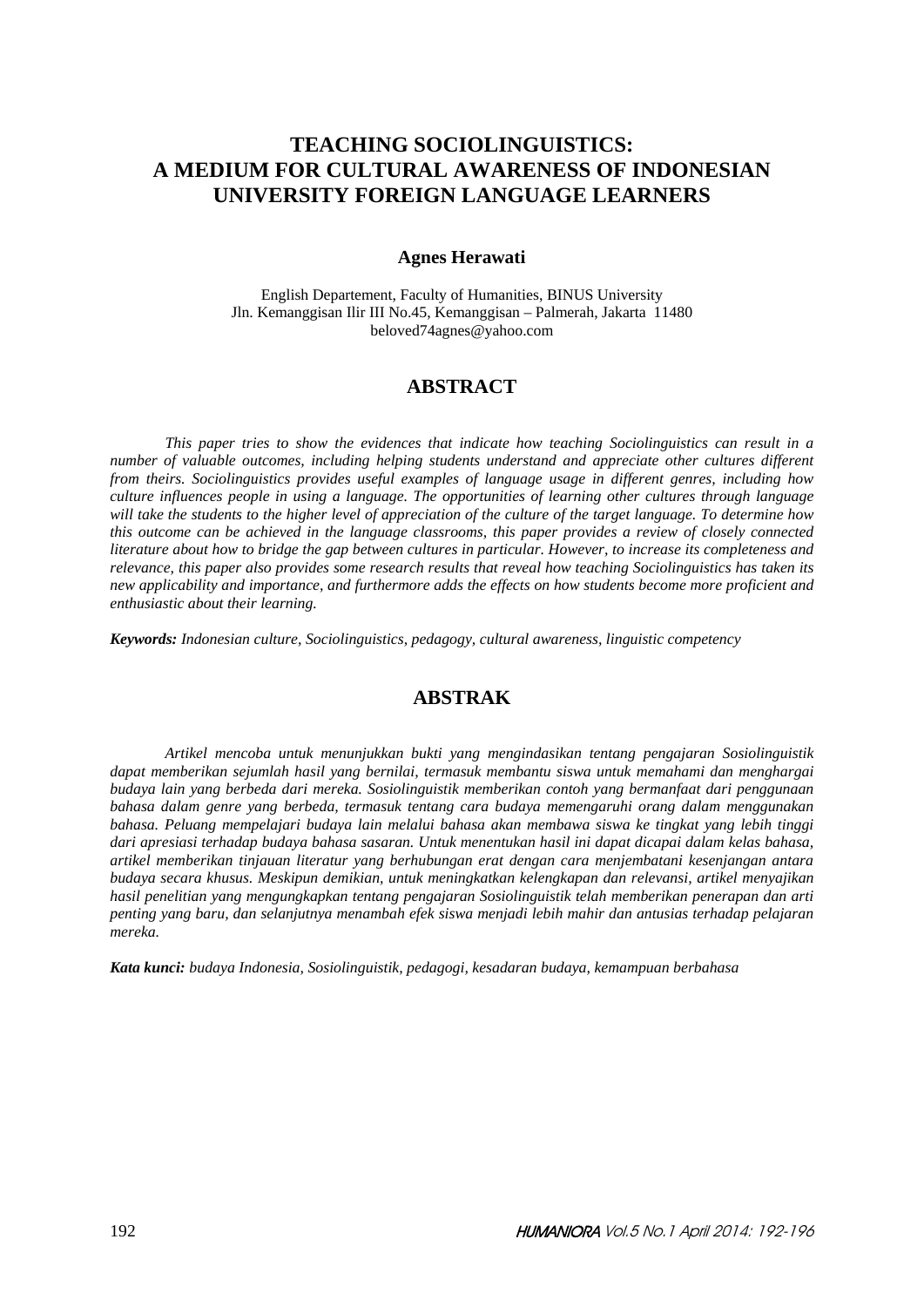# **INTRODUCTION**

Learning language does not only involve knowledge of grammar, vocabulary, phonology but also the understanding of specific features and characteristics of culture. English is often seen as international language and it means that communicating in English needs communicating interculturally as well that sometimes it leads us to encounter factors of cultural differences. Those differences can be found in every language such as appropriate topic of conversation, intonation, gestures and expressions. Looking at the explanation, so it can be stated that language cannot be separated from culture and culture cannot be separated from language. These two things are interwoven so that if we separate one from the other will result in the losing of the significance of either language or culture (Brown, 1994). Furthermore, Smith (1985) states that the presentation of an argument in a way that sounds fluent and elegant may be considered as clumsy and circular by members of another culture. However, as the general use of language is related to cultural values, language is considered to be a cultural phenomenon too.

Since every culture has its specific norms for conversation and these norms may be different from one to another, some norms can be completely different and may conflict with other cultures' norms. This condition may result in the communication problem among the speakers who do not understand the norms of other culture. To avoid the communication problem caused by cultural misunderstanding, the English Foreign Language (EFL) learners need to learn not only English as language but also the target culture. However it needs an effort to include it in the syllabus, teaching learning materials and teaching learning activities. On the other hand, the teacher should be aware of their students' motivation and encourage them to learn culture as the inseparable part of learning language.

# **Literature Review**

### **What is Culture?**

There are some definitions regarding what culture is. In the anthropological field, culture is defined as the way people live (Chastain, 1988). Furthermore, Trinovitch (1980) defines cultures as an all-inclusive system which incorporates the biological and technical behavior of human beings with their verbal and non-verbal system of expressive behavior started from birth, and this "all-inclusive system" is acquired as the native culture. This process prepares the individual for the linguistically and non-linguistically accepted patterns of the society in which he lives. According to Brown (1994) culture is deeply ingrained part of the very fiber of our being, but language –the means for communication among members of a culture– is the most visible and available expression of that culture. And so a person's world view, self-identity, and system of thinking, acting, feeling and communicating can be disrupted by a change from one culture to another.

Moreover, Tang (1999) states a view that culture is language and language is culture. He suggests that in order to speak a language well, one has to be able to think in that language, and thought is extremely powerful. Language is the soul of the country and people who speak it. Language and culture are linked each other, and that becomes the reason of not questioning the inclusion or exclusion of learning culture in foreign language, to issues of deliberate immersion versus nondeliberate exposure to it. Furthermore, Brown (1994) states culture is a way of life. It is the context within which we exist, think, feel and relate others. It is the "glue" that binds a group of people. It can be defined as a blueprint that guides the behavior of people in community and is incubated in family life. It governs our behavior in groups, makes us sensitive to matter of status and helps us know what others expect from us.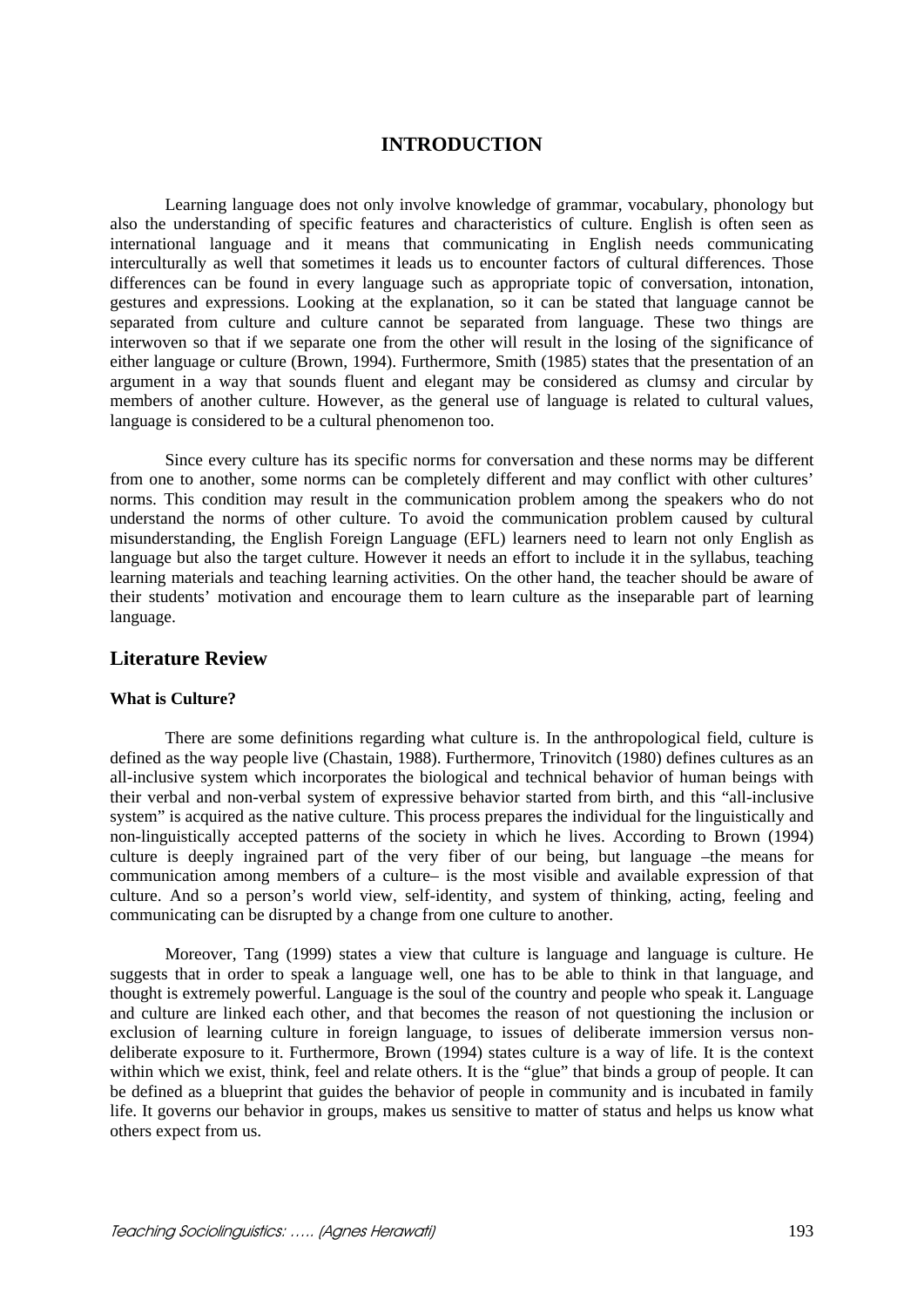#### **The Importance of Culture in Learning Language**

According to Krasner (1999) Linguistic competence alone is not enough for learners of a language to be competent in that language. Language learners need to be aware, for example, of the culturally appropriate ways to address people, express gratitude, make requests, and agree or disagree with someone. They should also know that behaviors and intonation patterns that are appropriate in their own speech community may be perceived differently by members of the target language speech community.

Furthermore Samovar et al (1981) adds that in order for a communication to be successful, language use must be associated with other culturally appropriate behavior. Culture and communication are inseparable because culture not only dictates who talks to whom, about what, and how the communication proceeds, it also aids in determining how people encode messages, the meanings they have for messages, and the conditions and circumstances under which various messages may or may not be sent, noticed, or interpreted. Then culture is the foundation of communication (Samovar, et al, 1981).

Learning a language in isolation from its culture prevents one from becoming socialized into its contextual use. Knowledge of linguistic structure alone does not carry with it any specific insight into the social, religious, or economic system, or even insight into when you should talk and when you should not. (Seelye, 1993). The importance of culture awareness in language instruction has been studied extensively and well acknowledged. The more intimate an individual with the target language country's socio-cultural phenomena, the more likely it is to become a productive speaker.

### **Combining Language Use Teaching and Sociolinguistics**

How to implement cultural elements for foreign language classes and how to integrate language use and sociolinguistic are challenges in sociolinguistics class. Sociolinguistics talks about cultures as the concept however the use of language is taught in other different subjects such as grammar, vocabulary and reading comprehension. The forms of address, greetings, formulas, and other utterances found in the dialogues our students hear and the allusions to aspects of culture found in the sociolinguistics text represent cultural knowledge. Gestures, body movements, and distances maintained by speakers should foster cultural insights.

Students' intellectual knowledge is gained when they learn that there are other modes of expression to talk about feelings, wants, needs, general conditions and when they read the text of the foreign country. In deepening of cultural understanding it is necessary to see how such patterns function in relation to each other and to appreciate their place within the cultural system. If language learners communicate at a personal level with individuals from other cultural backgrounds, they will need not only to understand the cultural influences at work in the behavior of others, but also to recognize the profound influence patterns of their own culture exert over their thoughts, their activities, and their forms of linguistic expression.

The teaching of the target culture has to serve the development of cross-cultural communication. The achievement of this goal is possible with the preparation of an organized lesson plan that includes both linguistic and cultural aspects of the target language. This way the language could build bridges from one cognitive system to another (Seelye, 1993).

### **METHOD**

The method of this study is experimental method in which trying to find the effect of combining examples used in language use into the topic presented in sociolinguistics. The participants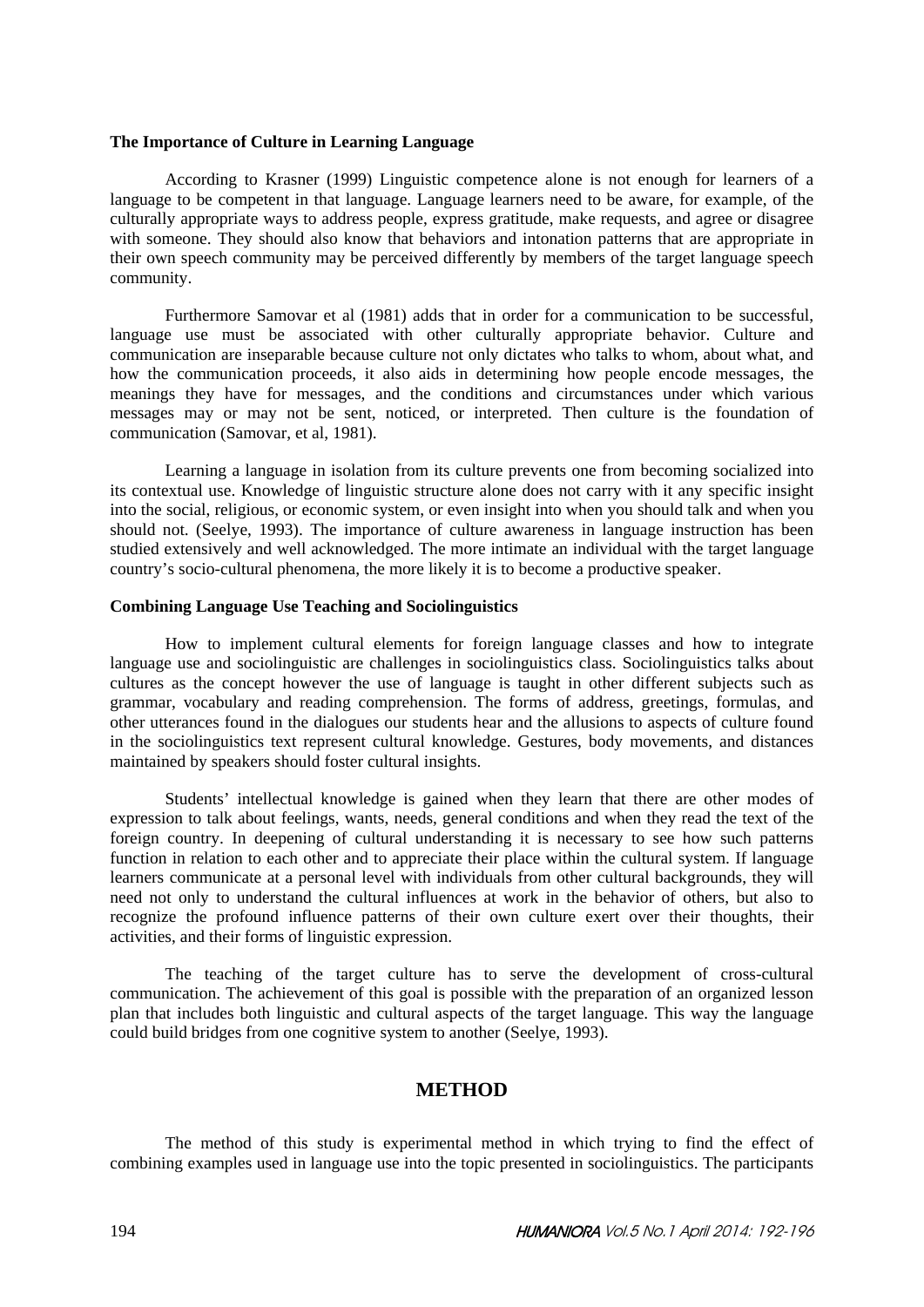of this study are 110 students of  $5<sup>th</sup>$  semester students of English Department. However, they are then divided into two equal groups. The first group consists of 55 students who learn language use, in this case, grammar, phonology and vocabulary, while the other 55 students learn about sociolinguistics with the combination of examples suitable to grammar, phonology and vocabulary they learn.

The sociolinguistics materials focus on topics such as language change, social networking and code mixing. However, those topics are combined with grammar, vocabulary, phonology. The combination is in term of the use of correct vocabulary or grammar in the appropriate situation, for example the use of specific topic to open a conversation. A same test regarding the use of language in the suitable context is then conducted to the two groups. The results are compared and analyzed in order to see how the sociolinguistics plays important roles in the gaining students' language competencies. Dealing with the students' cultural awareness and whether they are more proficient and enthusiastic about their learning, a set of questioner is distributed in order to gather their opinion, however since this paper is dealing with culture in which it is learned more in Sociolinguistics, so this questionnaire is distributed only for sociolinguistics class.

# **RESULTS AND DISCUSSION**

The data, taken from the results of the test, indicate that the two groups show almost similar achievement regarding the language competencies. However, regarding the appropriate use of language, the sociolinguistics classes are obtaining higher result. Table 1 shows data of the final test result.

| <b>Language competency</b>  | Non sociolinguistics students<br>(average) | Sociolinguistics students<br>(average) |
|-----------------------------|--------------------------------------------|----------------------------------------|
| Grammar                     | 86                                         | 84                                     |
| Phonology                   | 73                                         | 82                                     |
| Vocabulary                  | 77                                         | 86                                     |
| Appropriate use of language | 64                                         | 79                                     |

Table 1 Data of the Final Test Result

The table shows that in term of grammar, the non-sociolinguistics students get better result compared to sociolinguistics students. However, in term of phonology and vocabulary, the sociolinguistics students obtain better result. The significant differentiation is shown by the average result of appropriate use of language, in which the sociolinguistics students get better result compared to the other class. The appropriate use of language here is about the use of suitable grammar, vocabulary and pronunciation on the suitable situation and condition presented in the test.

To collect information about the the students' cultural awareness and whether they are more proficient and enthusiastic about their learning, a set of questioner is distributed to Sociolinguistics students in order to gather their opinion. The questionnaire itself includes the questions about: (1) enthusiasm in learning English and (2) cultural awareness in communication using English. The first part is asking about the students' opinion regarding the more interesting and applicable materials, in this case about the inserting language use examples as the examples of the sociolinguistics topics. While the second part is asking about the gaining of English cultural knowledge in relation with the application of suitable English language use in communication. The result of the questionnaire shows that 45 sociolinguistics students or around 85% are more proficient and enthusiastic about their